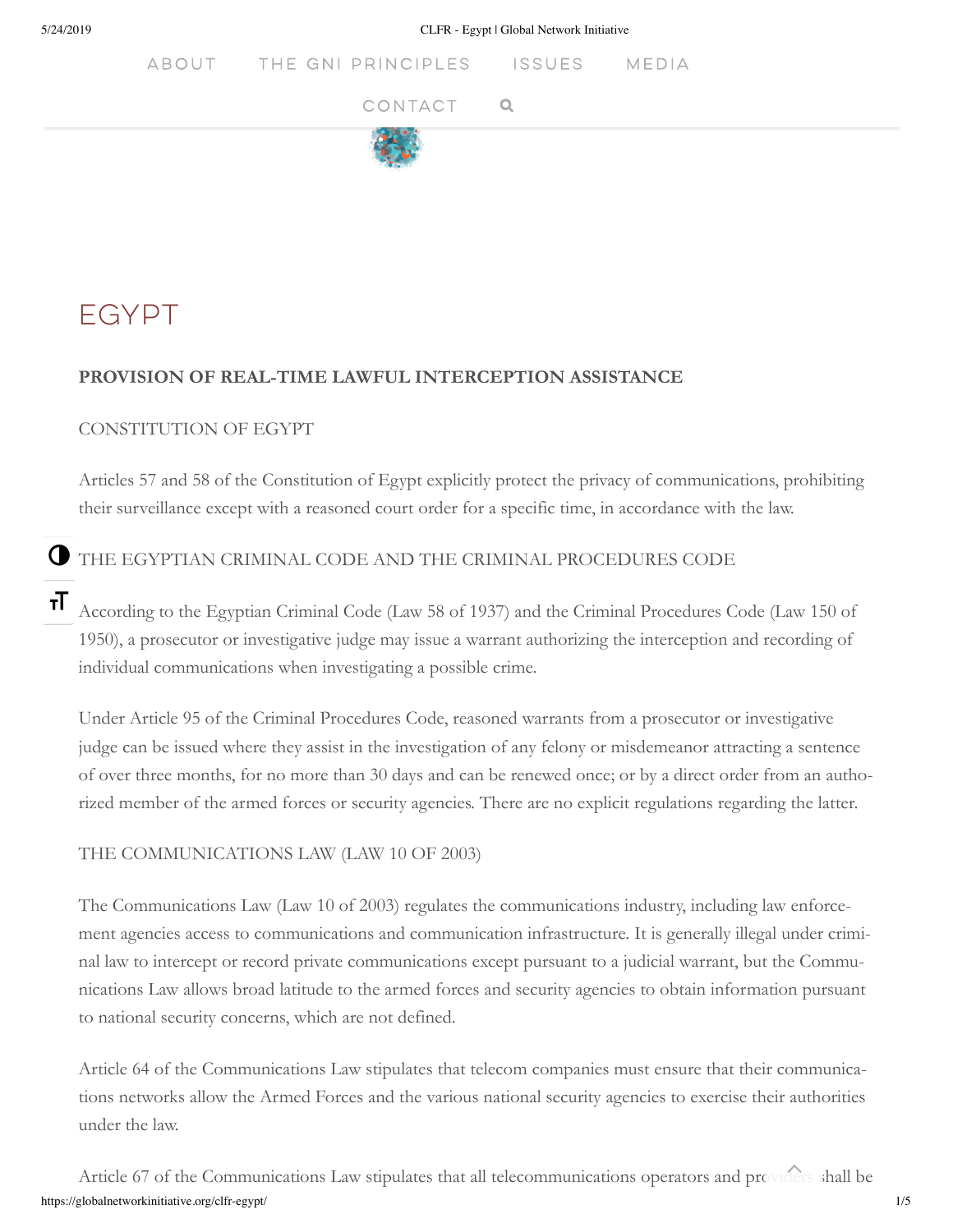ABOUT THE GNI PRINCIPLES ISSUES MEDIA including imprison in prins of the authorities. National security is defined at the authorities. National security is defined at the authorities of the authorities of the authorities. In the authorities of the authorities CONTACT Q

There is no directly applicable text in the law, but in accordance with Articles 64 and 67 of the Communications Law, the armed forces and national security agencies have broad latitude to intercept communications with or without an operator's control or oversight.

#### **DISCLOSURE OF COMMUNICATIONS DATA**

#### THE EGYPTIAN CRIMINAL PROCEDURES CODE

The Egyptian Criminal Procedures Code (Law 150 of 1950) gives law enforcement agencies the legal authority to require the disclosure of communications data. Under Article 95 of the Criminal Procedures Code, reasoned warrants from a prosecutor or investigative judge can be issued where they assist in the investigation of any felony or misdemeanour attracting a sentence of over three months, for no more than 30 days and can be renewed once; or the instrument may be a direct order from an authorised member of the armed forces or security agencies. There are no explicit regulations regarding the latter.

#### **NATIONAL SECURITY AND EMERGENCY POWERS** O

T Except as already outlined above, law enforcement agencies and intelligence agencies do not have any other legal authority to invoke special powers in relation to access to communication service providers' customer data and/or network on the grounds of national security or a state of emergency.

#### **OVERSIGHT OF THE USE OF THESE POWERS**

Applications made pursuant to the Egyptian Criminal Code and the Criminal Procedures Code require a warrant to be issued by a judge. When making an application to the court, the standard is that the court should be satisfied that the warrant is needed for a 'serious effort' to be made investigating the crime in question.

Anyone claiming violation of privacy or illegal wiretapping can bring a civil suit for damages or file charges for the use of illegal wiretaps, or seek to have illegally obtained evidence dismissed.

Generally, the armed forces and national security agencies are largely exempt from any control or oversight by the communications regulator, the National Telecommunications Regulatory Authority.

#### **CENSORSHIP RELATED POWERS**

#### SHUT-DOWN OF NETWORK AND SERVICES

## TELECOMMUNICATIONS REGULATION LAW